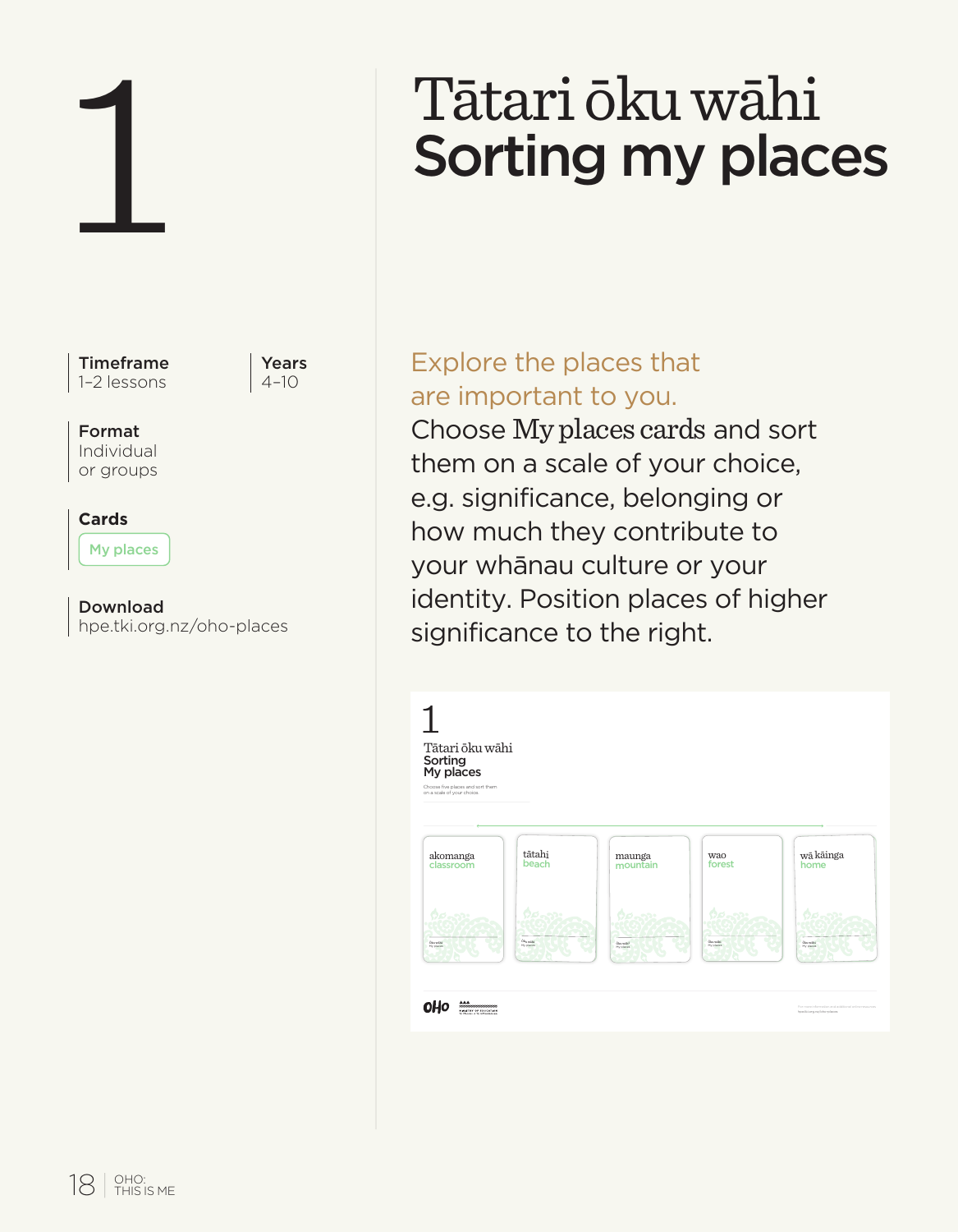#### Ways to use the resource The Discuss & customise

- Change the scale you are sorting by and discuss what has changed and why.
- Take a large set of (curated) My places cards and work as a group to place them on a scale of your choice.
- Use the base activity, or try the Game of my places gameplay.

• As you go, discuss why the cards (places) sit where they do, e.g. why is one more significant than the other?

#### Next steps

• Discuss your places as part of the Names of my places or My place in time activities.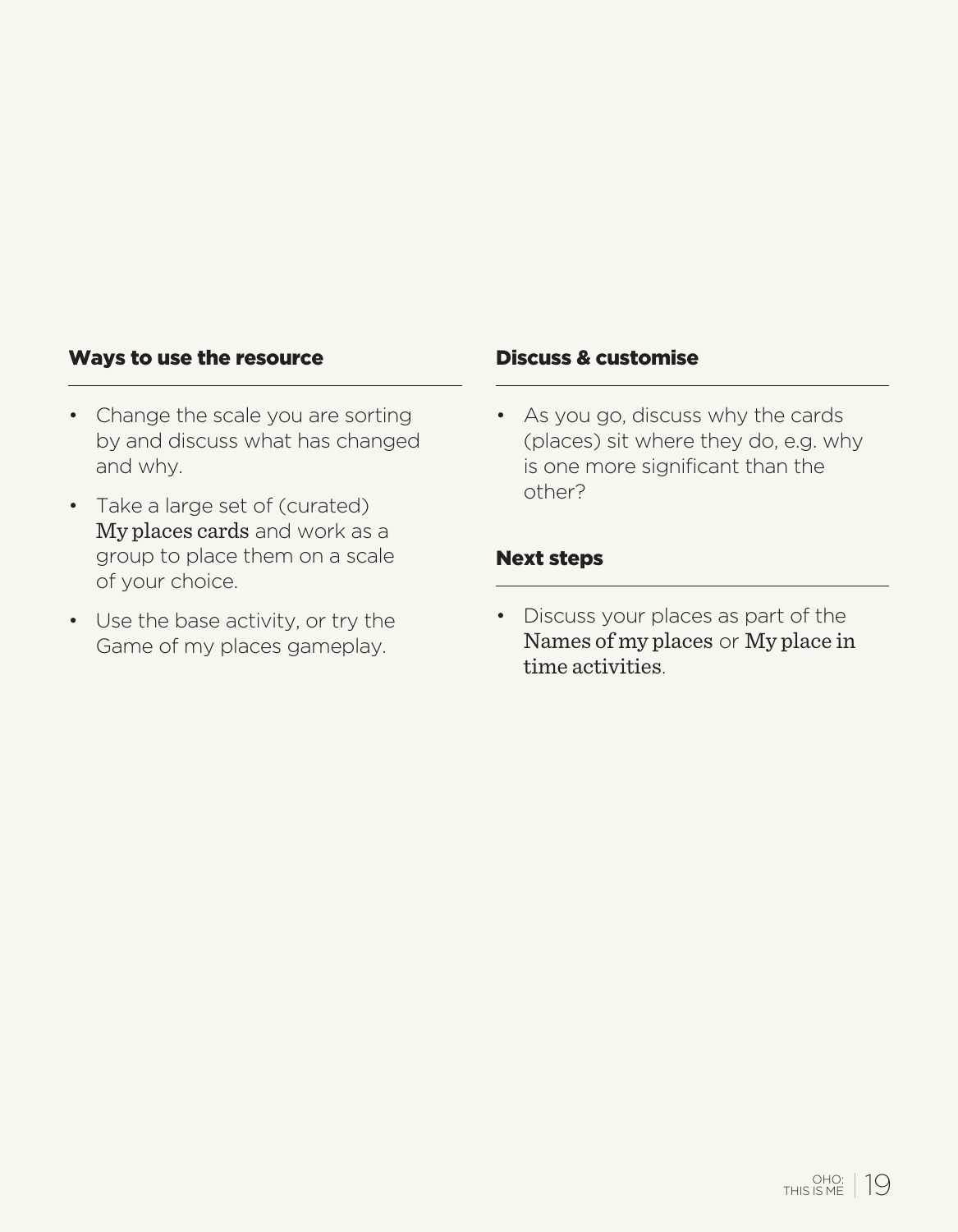#### What you will need

#### My places cards



### Sorting my places activity sheet:

One per person or group (not needed for game)



#### Set up

#### 1. Prepare cards

Add or remove My places cards to suit the context of your classroom.

#### 2. Prepare activity sheets

Print or photocopy one Sorting my places activity sheet for each person or group.